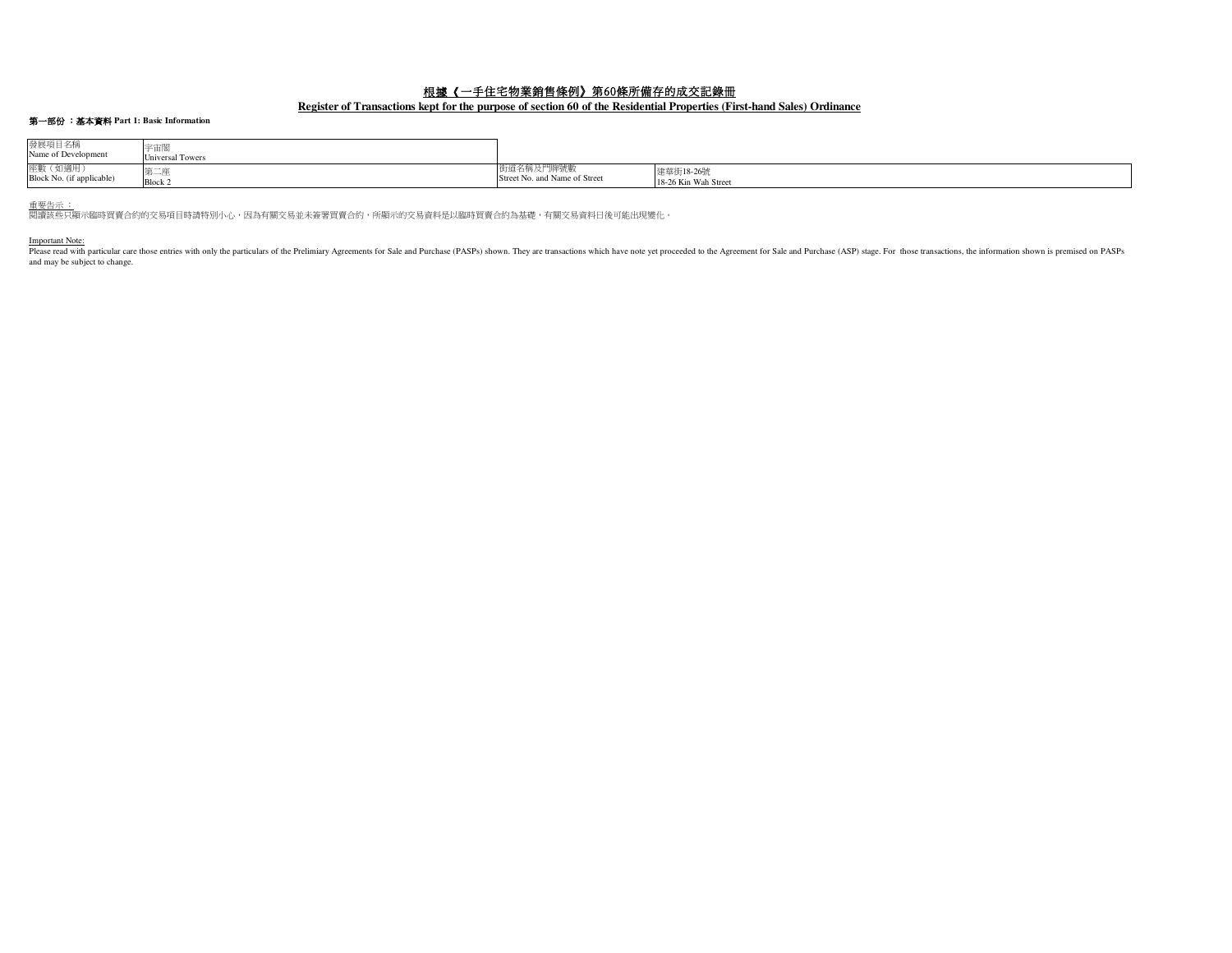# 第二部份 :交易資料 **Part 2: Information on Transactions**

| (A)            | (B)          | (C)                        |                                     |                                                   | (D)                            |                            | (E)         | (F)                              | (G)                                                                                                                                 | (H)                  |
|----------------|--------------|----------------------------|-------------------------------------|---------------------------------------------------|--------------------------------|----------------------------|-------------|----------------------------------|-------------------------------------------------------------------------------------------------------------------------------------|----------------------|
| 臨時買賣合約的日期      | 買賣合約的日期      | 買賣合約的終止日期                  | 住宅物業的描述                             |                                                   |                                |                            | 成交價         | 售價修改的                            | 支付條款                                                                                                                                | 買方是賣方的               |
| (日日/月月/年年年年)   | (日日/月月/年年年年) | (如適用)                      | (如包括停車位,請一併提供有關停車位的詳情)              |                                                   |                                |                            | (元)         | 細節及日期                            | Terms of Payment                                                                                                                    | 有關連人士                |
| Date of PASP   | Date of ASP  | (日日/月月/年年年年)               | Description of Residential Property |                                                   |                                |                            | Transaction | (日日/月月/年年年年)                     |                                                                                                                                     | The purchaser        |
| (DD/MM/YYYY)   | (DD/MM/YYYY) | Date of termination of ASP |                                     |                                                   | (if parking space is included, |                            | Price (\$)  | Details and Date (DD/MM/YYYY) of |                                                                                                                                     | s a related party to |
|                |              | (if applicable)            |                                     | please also provide details of the parking space) |                                |                            |             | any revision of price            |                                                                                                                                     | the vendor           |
|                |              | (DD/MM/YYYY)               |                                     |                                                   |                                |                            |             |                                  |                                                                                                                                     |                      |
|                |              |                            | 大廈名稱                                | 樓層                                                | 單位                             | 停車位 (如有)                   |             |                                  |                                                                                                                                     |                      |
|                |              |                            | <b>Block Name</b>                   | Floor                                             | Unit                           | Car-parking space (if any) |             |                                  |                                                                                                                                     |                      |
|                |              |                            |                                     | 屋號 House Number                                   |                                |                            |             |                                  |                                                                                                                                     |                      |
| 不適用            | 24-09-2020   |                            | 2                                   | 16                                                | A1                             |                            | 9,700,000   |                                  | 10% of the Transaction Price has been paid as deposit on signing the                                                                |                      |
| Not applicable |              |                            |                                     |                                                   |                                |                            |             |                                  | Agreement for Sale and Purchase on 24th September 2020; and                                                                         |                      |
|                |              |                            |                                     |                                                   |                                |                            |             |                                  | 在2020年9月24日簽訂買賣合約時已支付成交價的10%,即作為訂金;                                                                                                 |                      |
|                |              |                            |                                     |                                                   |                                |                            |             |                                  | 及                                                                                                                                   |                      |
|                |              |                            |                                     |                                                   |                                |                            |             |                                  |                                                                                                                                     |                      |
|                |              |                            |                                     |                                                   |                                |                            |             |                                  | The balance of the Transaction Price shall be paid on or before the                                                                 |                      |
|                |              |                            |                                     |                                                   |                                |                            |             |                                  | Completion Date on 16th November 2020.<br>成交價餘額在交易日於2020年11月16日或之前繳付。                                                               |                      |
|                |              |                            |                                     |                                                   |                                |                            |             |                                  |                                                                                                                                     |                      |
| 不適用            | 21-04-2021   |                            | $\overline{2}$                      | 18                                                | A2                             |                            | 9,900,000   |                                  | 10% of the Transaction Price has been paid as deposit on signing the                                                                |                      |
| Not applicable |              |                            |                                     |                                                   |                                |                            |             |                                  | Agreement for Sale and Purchase on 21st April 2021; and                                                                             |                      |
|                |              |                            |                                     |                                                   |                                |                            |             |                                  | 在2021年4月21日簽訂買賣合約時已支付成交價的10%,即作為訂金;                                                                                                 |                      |
|                |              |                            |                                     |                                                   |                                |                            |             |                                  | 及                                                                                                                                   |                      |
|                |              |                            |                                     |                                                   |                                |                            |             |                                  |                                                                                                                                     |                      |
|                |              |                            |                                     |                                                   |                                |                            |             |                                  | The balance of the Transaction Price shall be paid on or before the<br>Completion Date on 11th June 2021.                           |                      |
|                |              |                            |                                     |                                                   |                                |                            |             |                                  | 成交價餘額在交易日於2021年6月11日或之前繳付。                                                                                                          |                      |
|                |              |                            |                                     |                                                   |                                |                            |             |                                  |                                                                                                                                     |                      |
| 不適用            | 07-07-2021   |                            | 2                                   | 16                                                | A2                             |                            | 9,680,000   |                                  | 10% of the Transaction Price has been paid as deposit on signing the                                                                |                      |
| Not applicable |              |                            |                                     |                                                   |                                |                            |             |                                  | Agreement for Sale and Purchase on 7th July 2021; and                                                                               |                      |
|                |              |                            |                                     |                                                   |                                |                            |             |                                  | 在2021年7月7日簽訂買賣合約時已支付成交價的10%,即作為訂金;及                                                                                                 |                      |
|                |              |                            |                                     |                                                   |                                |                            |             |                                  |                                                                                                                                     |                      |
|                |              |                            |                                     |                                                   |                                |                            |             |                                  | The balance of the Transaction Price shall be paid on or before the<br>Completion Date on 26th August 2021.                         |                      |
|                |              |                            |                                     |                                                   |                                |                            |             |                                  | 成交價餘額在交易日於2021年8月26日或之前繳付。                                                                                                          |                      |
|                |              |                            |                                     |                                                   |                                |                            |             |                                  |                                                                                                                                     |                      |
|                |              |                            |                                     |                                                   |                                |                            |             |                                  |                                                                                                                                     |                      |
| 不適用            | 07-07-2021   |                            | $\overline{2}$                      | 14                                                | A1                             |                            | 9,680,000   |                                  | 10% of the Transaction Price has been paid as deposit on signing the                                                                |                      |
| Not applicable |              |                            |                                     |                                                   |                                |                            |             |                                  | Agreement for Sale and Purchase on 7th July 2021; and                                                                               |                      |
|                |              |                            |                                     |                                                   |                                |                            |             |                                  | 在2021年7月7日簽訂買賣合約時已支付成交價的10%,即作為訂金;及                                                                                                 |                      |
|                |              |                            |                                     |                                                   |                                |                            |             |                                  |                                                                                                                                     |                      |
|                |              |                            |                                     |                                                   |                                |                            |             |                                  | The balance of the Transaction Price shall be paid on or before the                                                                 |                      |
|                |              |                            |                                     |                                                   |                                |                            |             |                                  | Completion Date on 26th August 2021.<br>成交價餘額在交易日於2021年8月26日或之前繳付。                                                                  |                      |
|                |              |                            |                                     |                                                   |                                |                            |             |                                  |                                                                                                                                     |                      |
|                |              |                            |                                     |                                                   |                                |                            |             |                                  |                                                                                                                                     |                      |
|                |              |                            |                                     |                                                   |                                |                            |             |                                  |                                                                                                                                     |                      |
| 不適用            | 23-09-2021   |                            | $\overline{2}$                      | 13                                                | A1                             |                            | 9,700,000   |                                  | 10% of the Transaction Price has been paid as deposit on signing the<br>Agreement for Sale and Purchase on 23rd September 2021; and |                      |
| Not applicable |              |                            |                                     |                                                   |                                |                            |             |                                  | 在2021年9月23日簽訂買賣合約時已支付成交價的10%,即作為訂金;                                                                                                 |                      |
|                |              |                            |                                     |                                                   |                                |                            |             |                                  | 及                                                                                                                                   |                      |
|                |              |                            |                                     |                                                   |                                |                            |             |                                  |                                                                                                                                     |                      |
|                |              |                            |                                     |                                                   |                                |                            |             |                                  | The balance of the Transaction Price shall be paid on or before the                                                                 |                      |
|                |              |                            |                                     |                                                   |                                |                            |             |                                  | Completion Date on 11th November 2021.                                                                                              |                      |
|                |              |                            |                                     |                                                   |                                |                            |             |                                  | 成交價餘額在交易日於2021年11月11日或之前繳付。                                                                                                         |                      |
| 不適用            | 08-06-2022   |                            | 2                                   | 15                                                | A2                             |                            | 9,500,000   |                                  | 10% of the Transaction Price has been paid as deposit on signing the                                                                |                      |
| Not applicable |              |                            |                                     |                                                   |                                |                            |             |                                  | Agreement for Sale and Purchase on 8th June 2022; and                                                                               |                      |
|                |              |                            |                                     |                                                   |                                |                            |             |                                  | 在2022年6月8日簽訂買賣合約時已支付成交價的10%,即作為訂金;及                                                                                                 |                      |
|                |              |                            |                                     |                                                   |                                |                            |             |                                  |                                                                                                                                     |                      |
|                |              |                            |                                     |                                                   |                                |                            |             |                                  | The balance of the Transaction Price shall be paid on or before the<br>Completion Date on 31st August 2022.                         |                      |
|                |              |                            |                                     |                                                   |                                |                            |             |                                  | 成交價餘額在交易日於2022年8月31日或之前繳付。                                                                                                          |                      |
|                |              |                            |                                     |                                                   |                                |                            |             |                                  |                                                                                                                                     |                      |
|                |              |                            |                                     |                                                   |                                |                            |             |                                  |                                                                                                                                     |                      |
|                |              |                            |                                     |                                                   |                                |                            |             |                                  |                                                                                                                                     |                      |
|                |              |                            |                                     |                                                   |                                |                            |             |                                  |                                                                                                                                     |                      |
|                |              |                            |                                     |                                                   |                                |                            |             |                                  |                                                                                                                                     |                      |
|                |              |                            |                                     |                                                   |                                |                            |             |                                  |                                                                                                                                     |                      |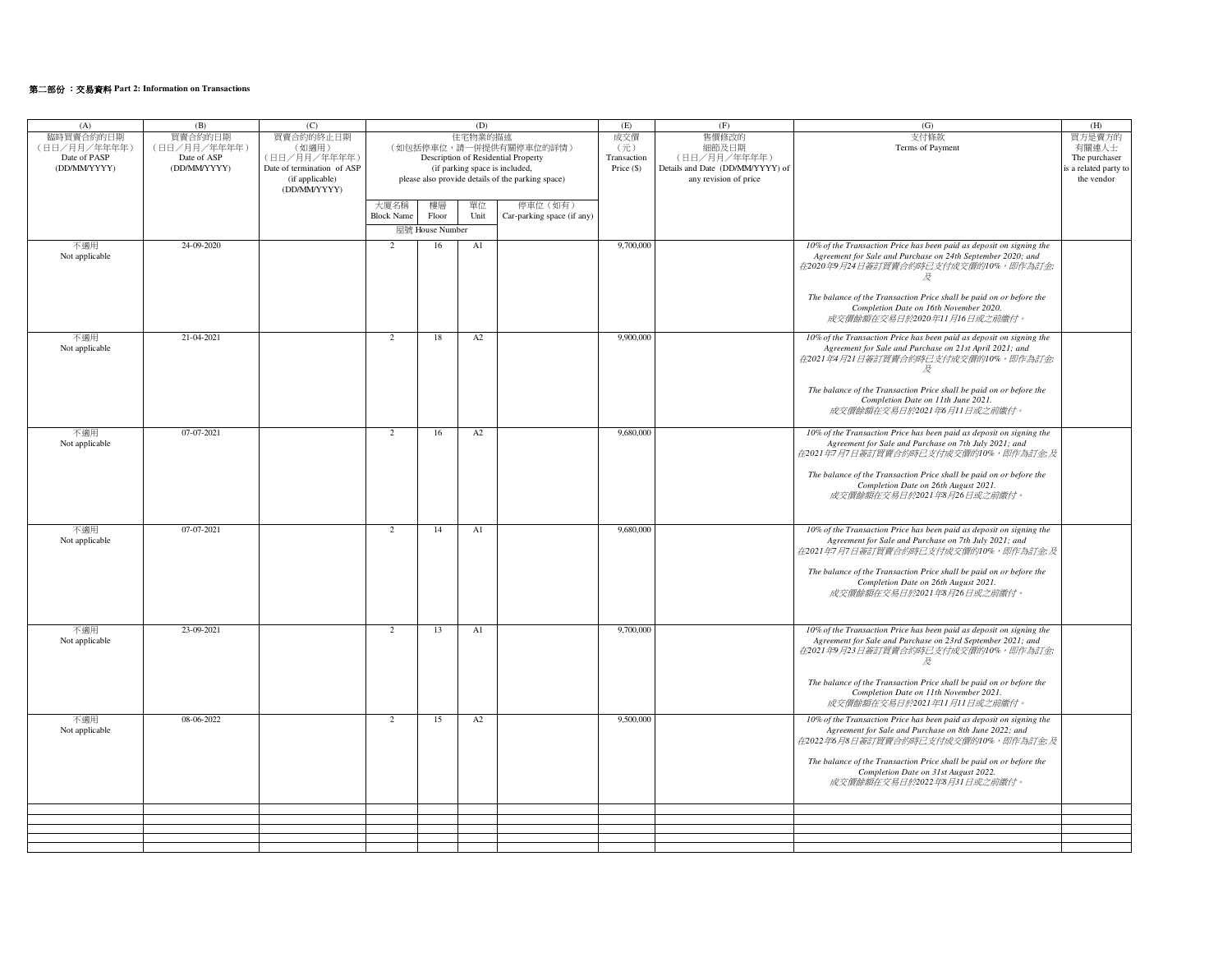### 第三部份:備註 *Part 3: Remarks*

- 4 在住宅物業的售價根據一手住宅物業銷售條例第35(2)條修改的日期之後的1 個工作日之內,賣方須將有關細節及該日期記入此紀錄冊(F)欄。Within 1 working day after the date on which the price of a residential property is revised under section 35(2) of the Residential Properties (First-hand Sales) Ordinance, the Vendor must enter the details and that date in 5 賣方須一直提供此記錄冊,直至發展項目中的每一住宅物業的首份轉讓契均已於土地註冊處註冊的首日完結。 The Vendor should maintain this Register until the first day on which the first assignment of each residential property in the development has been registered in the Land Registry.6 本記錄冊會在(H)欄以"√"標示買方是賣方的有關連人士的交易。如有以下情況,某人即屬賣方的有關連人士 a. 該賣方屬法團,而該人是 – i) 該賣方的董事,或該董事的父母、配偶或子女 iii) 上述董事、父母、配偶、子女或經理屬其董事或股東的私人公司; ii) 該賣方的經理; v) 上述有聯繫法團或控權公司的董事,或該董事的父母、配偶或子女;或 iv) 該賣方的有聯繫法團或控權公司; vi) 上述有聯繫法團或控權公司的經理; b. 該賣方屬個人,而該人是 – i) 該賣方的父母、配偶或子女;或 ii) 上述父母、配偶或子女屬其董事或股東的私人公司; 或 c. 該賣方屬合夥,而該人是– i) 該賣方的合夥人,或該合夥人的父母、配偶或子女;或 ii) 其董事或股東為上述合夥人、父母、配偶或子女的私人公司。The transactions in which the purchaser is a related party to the vendor will be marked with "√" in column (H) in this register. A person is a related party to a vendor if – a. where that vendor is a corporation, the person is – i) a director of that vendor, or a parent, spouse or child of such a director; ii) a manager of that vendor; iii) a private company of which such a director, parent, spouse, child or manager is a director or shareholder; iv) an associate corporation or holding company of that vendor; v) a director of such an associate corporation or holding company, or a parent, spouse or child of such a director; or vi) a manager of such an associate corporation or holding company; b. where that vendor is an individual, the person is – ii) a private company of which such a parent, spouse or child is a director or shareholder; or i) a parent, spouse or child of that vendor; or c. where that vendor is a partnership, the person is – i) a partner of that vendor, or a parent, spouse or child of such a partner; or ii) a private company of which such a partner, parent, spouse, child is a director or shareholder. 1 關於臨時買賣合約的資料(即(A), (D), (E),(G)及 (H) 欄)須於擁有人訂立該等臨時買賣合約之後的24 小時內填入此記錄冊。在擁有人訂立買賣合約之後的1個工作日之内,賣方須在此紀錄冊內記人該合約的日期及在 (H)欄所述的交易詳情有任何改動的情況下,須在 此紀錄冊中修改有關記項。Information on the PASPs (i.e. columns (A), (D), (E), (G) and (H)) should be entered into this register within 24 hours after the owner enters into the relevant PASPs. Within 1 working day after the date on which the owner agreement in this register and revise the entry in this register if there is any change in the particulars of the transaction mentioned in column (H).2 如買賣合約於某日期遭終止,賣方須在該日期後的1 個工作日內,在此紀錄冊(C)欄記入該日期。 If an ASP is terminated, the vendor must within 1 working day after the date of termination, enter that date in column (C) of this register.3 如在簽訂臨時買賣合約的日期之後的5 個工作日內未有簽訂買賣合約,賣方可在該日期之後的第6個工作日在(B)欄寫上「簽訂臨時買賣合約後交易再未有進展」,以符合一手住宅物業銷售條例第59(2)(c)條的要求。 If the PASP does not proceed to ASP within 5 working days after the date on which the PASP is entered into, in order to fulfill the requirement under section 59(2)(c) of the Residential Properties (First-hand Sales) Ordina (B) on the sixth working day after that date.
	- 7 (G) 欄所指的支付條款包括售價的任何折扣,及就該項購買而連帶的贈品、財務優惠或利益。For column (G), the terms of payment include any discount on the price, and any gift, or any financial advantage or benefit, made available in connection with the purchase.
	- 8 下述互聯網可連結到此發展項目的價單: www.universaltowers.com.hkThe price list(s) of the development can be found in the following website: www.universaltowers.com.hk